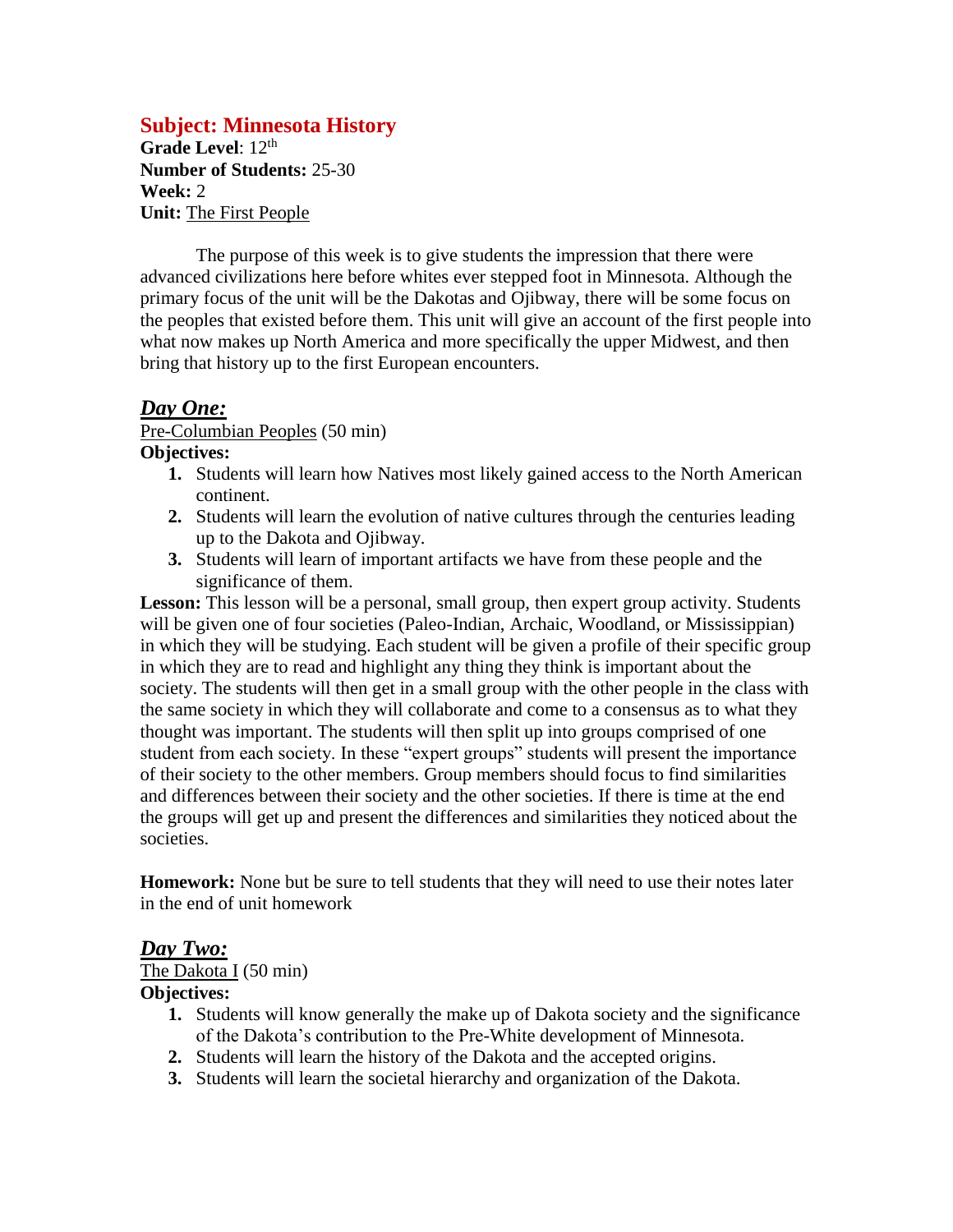**Lesson:** Today will be a station day. I will position a number of readings around the classroom. Each one will describe a different facet of life as a member of the Dakota (Religion, Hierarchy, Livelihood, Social Structure, Customs). The readings may either be primary or secondary sources. Students can either do this alone or as part of a group, as long as they have all the stations done by the end of the day. At each station hey will have to jot down a quick bit about what they learned at that station about the Dakota.

#### **Homework:** None

## *Day Three:*

#### The Ojibway (50 min)

## **Objectives:**

- **1.** Students will know generally the make up of Dakota society and the significance of the Ojibwa's contribution to the Pre-White development of Minnesota.
- **2.** Students will learn the history of the Ojibway and the accepted origins.
- **3.** Students will learn the societal hierarchy and organization of the Ojibway.

**Lesson:** Today will be very similar to the day before. Again there will be a number of readings positioned around the room that deal with a specific facet of the life of the Ojibway. Again the readings will be both Primary, and Secondary sources. This time though the students will move from station to station in pairs of my selection. As a pair they must come up with not only the order they move from station to station in, but they will also need to collaborate and as a pair decide what to write down as significant from the readings.

**Homework:** Students will pick one of the three societies (Pre-Columbian, Dakota, or Ojibwa) and write a fictional story about a member of one of the three PRE-COLUMBIAN societies. This could be a story of a Dakota in a war party or on a Buffalo hunt, an Ojibway who is harvesting wild rice, or a Mississippian building a burial mound. Due: Friday (Day Five This Week) Length: At least one page

# *Day Four:*

#### When Nations Collide (50min)

#### **Objectives:**

- **1.** Students will learn the effects that the Ojibway Migration had on the Dakota People.
- **2.** Students will learn of events, like the Battle of Kathio, and the significance they had in Dakota-Ojibway relations.

Lesson: I will lecture about the origins of the migration of the Ojibway from the east into the regions once inhabited by the Dakota. That will lead into the second part of the lecture where I talk about the origins and evolution of the conflict between the Ojiway and the Dakota. Emphasis will be made of the Kathio Battle and the nature of warfare between the two nations. There will also be emphasis on how the Ojibway were able to accomplish so much primarily through their influence with the French. **Homework:** none